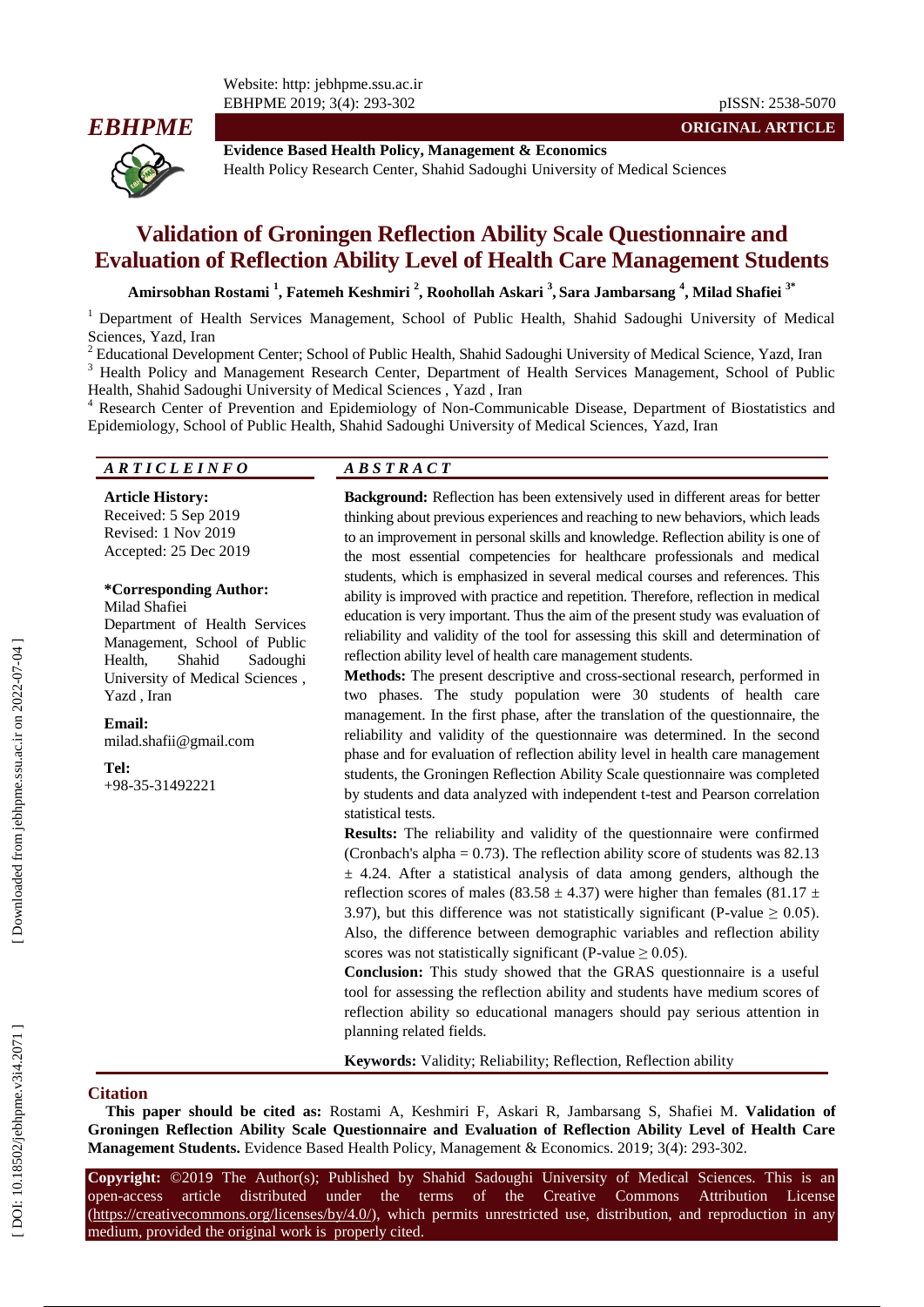

#### **Introduction**

n recent years, reflection has been introduced as In recent years, reflection has been introduced as<br>
In essential skill for learners in different fields (1, 2). John Dewey (1933) defined reflection as a process in which the person first faces an issue, and then defines it, identifies possible solutions, hypotheses and observes and experiences to see if the preliminary findings are correct or not (3, 4). In other words, reflection is thinking about previous experience s and it is aimed at producing new knowledge and attaining new behavior (5, 6). Reflection is also known as the main educational method, which in clinical situation improve s individuals' skills and knowledge (7). In recent years, different methods have been introduced for reflection, which have a significant impact on the process of reflection and its training. One of the practical models for reflection is reflective cycle of Gibb s. In this model, the learners think and reflect on a cycle. The cyclic nature of this model leads to people constantly reviewing their experiences and better perception of their experience. In this model, the learner responds to six questions in a cyclic process:

1. What happened?

2. What were your feelings and thoughts?

3. What were the positive and negative aspects of the experience?

- 4. What did you learn from this situation?
- 5. What other things could you do?
- 6. If it happen s again, what will you do? (8)

To facilitate reflection, several methods are introduced which include: writing diaries, describe personal narratives, portfolio (9), critical incident report (10), narrative reflection (11), oral or written practice with new media like recording your voice, weblog, digital quotation, using multimedia tools (Simultaneously using of audio, photo and video), painting, photography and sculpturing (1). But the best method is depended on educational facilities and conditions (12).

The reflection process provides a good opportunity for learners to learn effectively (13). Individuals could identify their learning requirements through the reflection process (1, 14, 15). With deeper thinking about the experience, the individual will be aware of the strengths and weaknesses of his or her performance (16) and improve s clinical reasoning (17), problem -solving (13), communication with colleagues (18), professional performance (1, 19) and managerial competencies (1, 19 -21), which ultimately leads to easier decision making in complex and conflict situations (1, 9 -11).

Based on our knowledge, reflection ability level was not evaluated in the studies conducted in Iran and all of those studies just provide a definition of it and its affecting factors (22 -25). However, in the study conducted by Sholikhah et al. (25) the reported reflection ability score was 89.59 and dock et al. (26) suggested that reflection ability was significantly improved following an educational intervention.

Reflection education must be considered in learners like the healthcare team because, in the future of their careers, they have to deal with problem or decision making in different situations (27). This is very important for health care management students that decision -making is defined as one of the bases of their field (28). Any decision in this filed could affect different parts of society and the environment (29). The aim of nurturing health care management students is developing individuals who make the right decisions in critical situations. Based on the importance of reflection ability level of learners in educational planning with the aim of developing this skill among learners, the present study was performed to determine the level of reflection ability level among health care management students. This skill is one of the most essential competencies for students which could be acquire d during their courses.

# **Materials and Methods**

The present study was a descriptive research, which performed in two phases during the second semester of 2018 -2019 among health care management students in Iran, who completed the questionnaire. In the first phase, after the translation of the questionnaire, the reliability and validity of the Groningen Reflection Ability Scale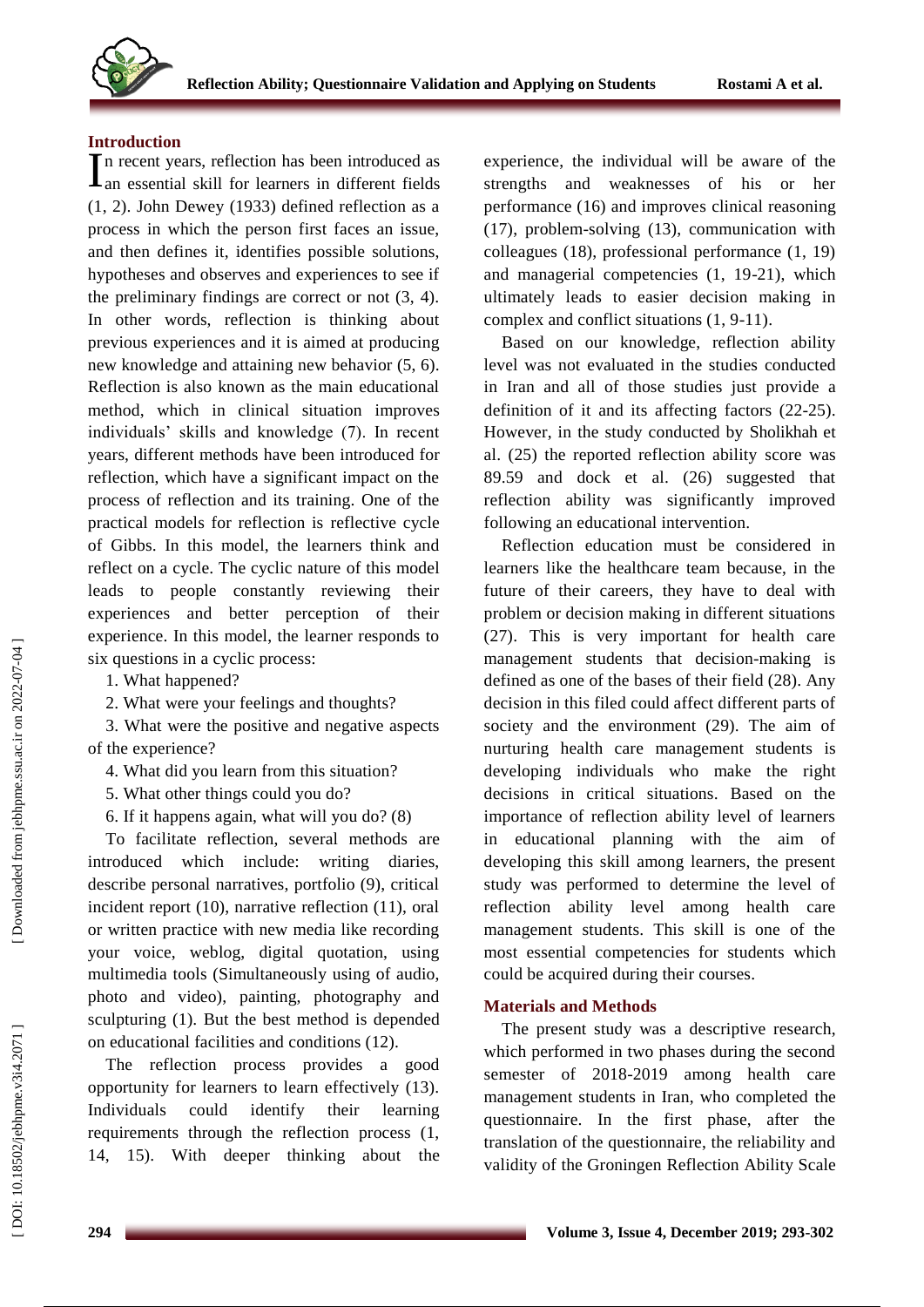(GRAS) questionnaire was determined. In the second phase, the reflection ability level in health care management students was determined via GRAS questionnaire.

#### **First phase**

In order to determine the reliability and validity , the GRAS questionnaire (30) was translated by three English to Persian translator experts. The translations were reviewed and a questionnaire was finalized by consensus of the translators. In the next step, the translated questionnaire was translated from Persian to English by two expert translator s and the final version of the questionnaire was confirmed (Figure 1).

The face validity of the questionnaire, leads to the improvement of an individual's desire for participating and responding (31). For the face validity of the questionnaire, it was administered to 15 health care management students (12 M.Sc. and 3 Ph.D.) and 18 authorities (10 healthcare management managers, 3 health education managers and 2 staff managers of Shahid Sadoughi University of Medical Sciences, Yazd - Iran). The research team was focused on the writing and appearance of the questionnaire sentences so that individuals were required to identify "relation", "simplicity" and "clarity" of each question based on a 4 -poin t Likert scale (a. completely related to b. relevant c. requires substantial modification and d. completely irrelevant). In order for an item to remain unchanged, 50 percent of respondents must select option "a" or 70 percent of them must choose option "a" or "b", otherwise the appearance of the item needed to be corrected.

In order to determination of the Content Validity Ratio (CVR), based on the method described by Lawshe (31), the necessity of the questionnaire items was checked through a likert scale of three (a. absolutely necessary b. not necessary but useful c. completely unnecessary ). At the end, after the collection of 12 questionnaires and calculation of CVR index via equation 1, the necessity of questionnaire items was evaluated.

**Equation 1.** Content validity ratio calculation  

$$
n_e - \frac{n}{2}
$$

$$
CVYR = \frac{n_e}{\frac{n}{2}}
$$

Where "n" stands for the number of authorities and "n<sub>e</sub>" is the number of authorities which select absolutely necessary for questionnaire items. According to the number of authorities in the Lawshe table, the minimum CVR was 0.56 and items with  $CVR \ge 0.56$  were retained.

Content Validity Index (CVI) is the mean of questionnaire items ' CVR. The CVI indicates the applicability of the final questionnaire. In the higher number of CVR, CVI was close to 0.99. CVI calculated through equation 2, where the fracture denominator is the number of retained items.

# **Equation 2.** Content validity index calculation

$$
CVI = \frac{\sum_{n}^{1} CVR}{retained items}
$$

Reliability is a measure of the consistency of the questionnaire results under similar conditions. In this study, the reliability of the questionnaire was determined by calculating of 25 completed questionnaire Cronbach's alpha. The Cronbach's alpha  $\geq$  0.7 considered standard for the instrument.

#### **Seconded Phase**

In this research, the GRAS questionnaire was sent by E -mail to 40 M.Sc. students of medical healthcare management (Yazd, Iran, Isfahan, Tabriz, Qazvin, Shiraz and Mashhad Medical Universities) in the second semester of 2017 -18. Overall, 30 questionnaires were received. Inclusion criteria were studying healthcare management. Incomplete questionnaires were excluded from the study. The designed questionnaire was an instrument for evaluation of reflection ability, which consisted of 23 questions in three categorie s include: self -reflection (10 questions ) (individuals capacity to learn from experiences and events (32)), empathetic reflection (six questions) (the essence of a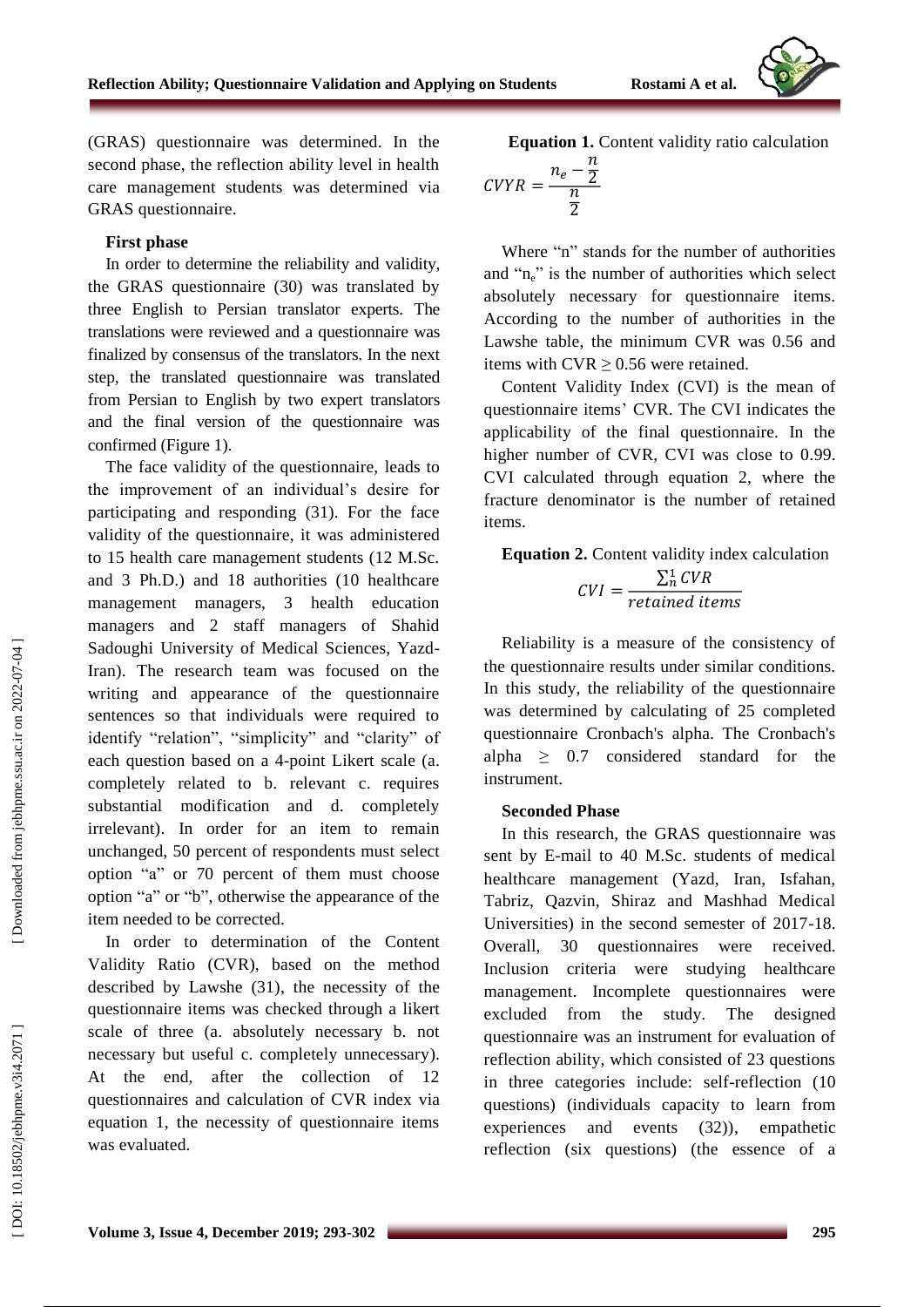behavior and the motivations behind it, not what is seen) and reflective communication (seven questions; investigating self -behavior with regard to social interactions (33)). This instrument, introduced for the first time by Aukes and colleague s (30). The minimum and maximum scores of this instrument were 23 and 115, respectively. Each question scored according to the 5 -point Likert scale (1 for strongly disagree and 5 for strongly agree). 5 questions of the questionnaire had the inverse scoring system (questions of 14, 17, 18, 22 and 23). The total score is the sum of scores of each category. The higher score s indicate a high level of reflection ability (30). In the questionnaire assured individuals that data will be used without disclosing the specifics of individuals .

After collecting questionnaires, Data were entered into  $SPSS<sub>23</sub>$  software. For descriptive analysis of quantitative variables, minimum, maximum, mean and standard deviation indices were used. For descriptive analysis of qualitative variables frequency and percentage, indices were used. For comparison of the total score of the reflection ability between genders independent t test and for identifying the relationship between demographic variables (grade of semester and age) with reflection ability score, the Pearson correlation coefficient was used.

This study was conducted with a code of ethics IR.SSU.SPH.REC.1397.056 and financial support of Shahid Sadoughi University of Medical Sciences, Yazd -Iran and also was approved by the ethics committee at the National Agency for Strategic Research in Medical Education with the ID of 970137. According to the text at the beginning of the questionnaire, completing the questionnaire was a measure of students' satisfaction with the data used.

## **Results**

## **First phase**

All of 15 questionnaires which were sent to the

students were received (response percentage: 100 %), and from 18 questionnaires which send to authorities, 12 questionnaires were received (response percentage: 67 %). The face validity of questionnaire confirmed by the vote of 14 out of 15 student s (93.3 %) and 10 out of 12 authorities (83.3 %). With calculation of CVR for questionnaire items, all 23 items were confirmed (Table 1). The range of CVR was 0.666-1. According to the Table 1, the CVI index based on CVR were acceptable. The reliability of the questionnaire based on Cronbach's alpha was acceptable ( $\alpha = 0.73$ ).

# **Second phase**

In the second phase, 40 questionnaires were distributed among healthcare management student s and 30 completed questionnaires were received (75 % respond rate). The age descriptive index given by gender was represented in Table 2.

Mean score of reflection ability given by gender and questionnaire categories were represented in Table 3. Comparison of reflection ability score between male and female students with independent t -test analysis was not statistically different (P-value  $= 0.712$ ). Also, the difference of each question score between male and female student s, was not significant (category 1: P -value = 0.556; category 2: 0.116; category 3: P-value =  $0.376$ ).

Pearson coefficient correlation was conducted for demographic variables include: age, educational semester and average (Table 4), which statistically was not significant.

With categorizing acceptable range for reflection ability score in low (23 -53.5), medium (53.5 -84) and high (84.5 -115), the mean reflection ability score of students was in medium range.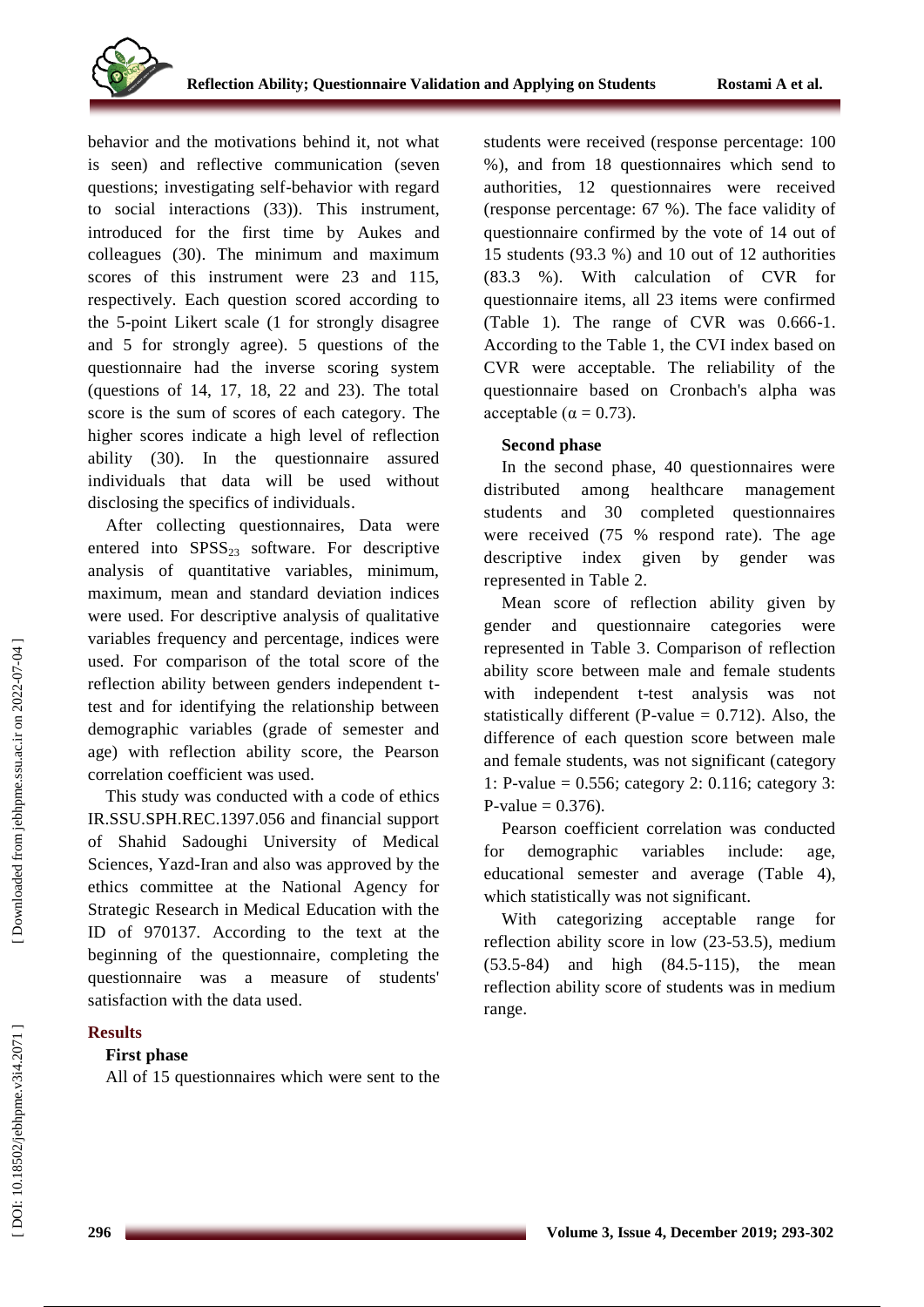

| <b>Number</b>  | Category              | <b>Question</b>                                                                                 | <b>CVR</b> | <b>CVI</b> |
|----------------|-----------------------|-------------------------------------------------------------------------------------------------|------------|------------|
| 1              |                       | I review how I'm used to thinking                                                               | 0.66       |            |
| $\overline{c}$ |                       | I want to know the reason for what I'm doing                                                    | 0.66       |            |
| 3              |                       | I understand the importance of knowing the rules and the<br>guidelines                          | 0.66       |            |
| 4              |                       | I want to know my own characteristics (attitude, performance,<br>perspective, and personality)  | 0.83       |            |
| 5              | Self-reflection       | I am aware of the mentalities that influence my thinking                                        | 0.66       |            |
| 6              |                       | I'm aware of the emotions that affect my behavior                                               | 0.83       |            |
| 7              |                       | I can examine my behaviors (as a neutral person) remotely                                       | 0.83       |            |
| 8              |                       | I evaluate my own judgments about others                                                        | 0.83       |            |
| 9              |                       | I can examine an experience from different perspectives                                         | 0.66       |            |
| 10             |                       | I'm aware of the cultural factors that influence my thinking                                    | 0.66       |            |
| 11             |                       | I am aware of the mental effects that possibly different<br>information has on people's (views) | 0.66       | 0.76       |
| 12             |                       | I can sympathize with someone in a different situation                                          |            |            |
| 13             |                       | I know my own limitations                                                                       | 0.83       |            |
| 14             | Empathetic reflection | I do not prefer different ways of thinking                                                      |            |            |
| 15             |                       | Sometimes others say that I am exaggerating myself                                              | 0.83       |            |
| 16             |                       | I can understand people from different cultures and religions                                   | 0.83       |            |
| 17             |                       | I do not like to discuss my views                                                               | 0.66       |            |
| 18             |                       | Sometimes I find it difficult to explain an ethical point of view                               | 0.66       |            |
| 19             |                       | I am accountable for what I say                                                                 | 0.66       |            |
| 20             | Reflective            | I take responsibility for what I say                                                            | 0.83       |            |
| 21             | communication         | I am ready to discuss my views and opinions                                                     | 0.66       |            |
| 22             |                       | I sometimes find it difficult to think of alternative solutions to a<br>problem                 | 1          |            |
| 23             |                       | I don't welcome explaining my personal performance                                              | 0.66       |            |

Table 1. Psychometric results of Groningen Reflection Ability Scale Questionnaire

**Table 2.** Age descriptive index given by gender

| <b>Variable</b> | Gender | n  | percentage | mean  | <b>SD</b> | median | Min. | Max. |
|-----------------|--------|----|------------|-------|-----------|--------|------|------|
|                 | Female | 18 | 60         | 25.67 | 3.911     | 26     | 19   | 34   |
| Age             | Male   |    | 40         | 25.58 | 4.757     | 25     | 20   | 33   |
|                 | Total  | 30 | 100        | 25.63 | 4.189     | 26     | 19   | 34   |

**Table 3.** Learner's reflection ability given by gender and categories

|                             | P     | Gender                  | $Mean \pm SD$                                            | Min. acceptable value | Max. acceptable value |
|-----------------------------|-------|-------------------------|----------------------------------------------------------|-----------------------|-----------------------|
| Self-reflection             | 0.556 | Female<br>Male<br>Total | $40.78 \pm 3.15$<br>$41.00 \pm 3.07$<br>$40.87 \pm 3.07$ | 10                    | 50                    |
| Empathetic reflection       | 0.116 | Female<br>Male<br>Total | $20.67 \pm 1.91$<br>$21.67 \pm 2.64$<br>$21.07 \pm 2.44$ | 6                     | 30                    |
| Reflective<br>communication | 0.376 | Female<br>Male<br>Total | $19.72 \pm 2.46$<br>$20.92 \pm 3.08$<br>$20.20 \pm 2.74$ | 7                     | 35                    |
| <b>Total score</b>          | 0.712 | Female<br>Male<br>Total | $81.17 \pm 3.97$<br>$83.58 \pm 4.37$<br>$82.13 \pm 4.24$ | 23                    | 115                   |

[DOI: 10.18502/jebhpme.v3i4.2071]

 $P-Value \leq 0.05$ 

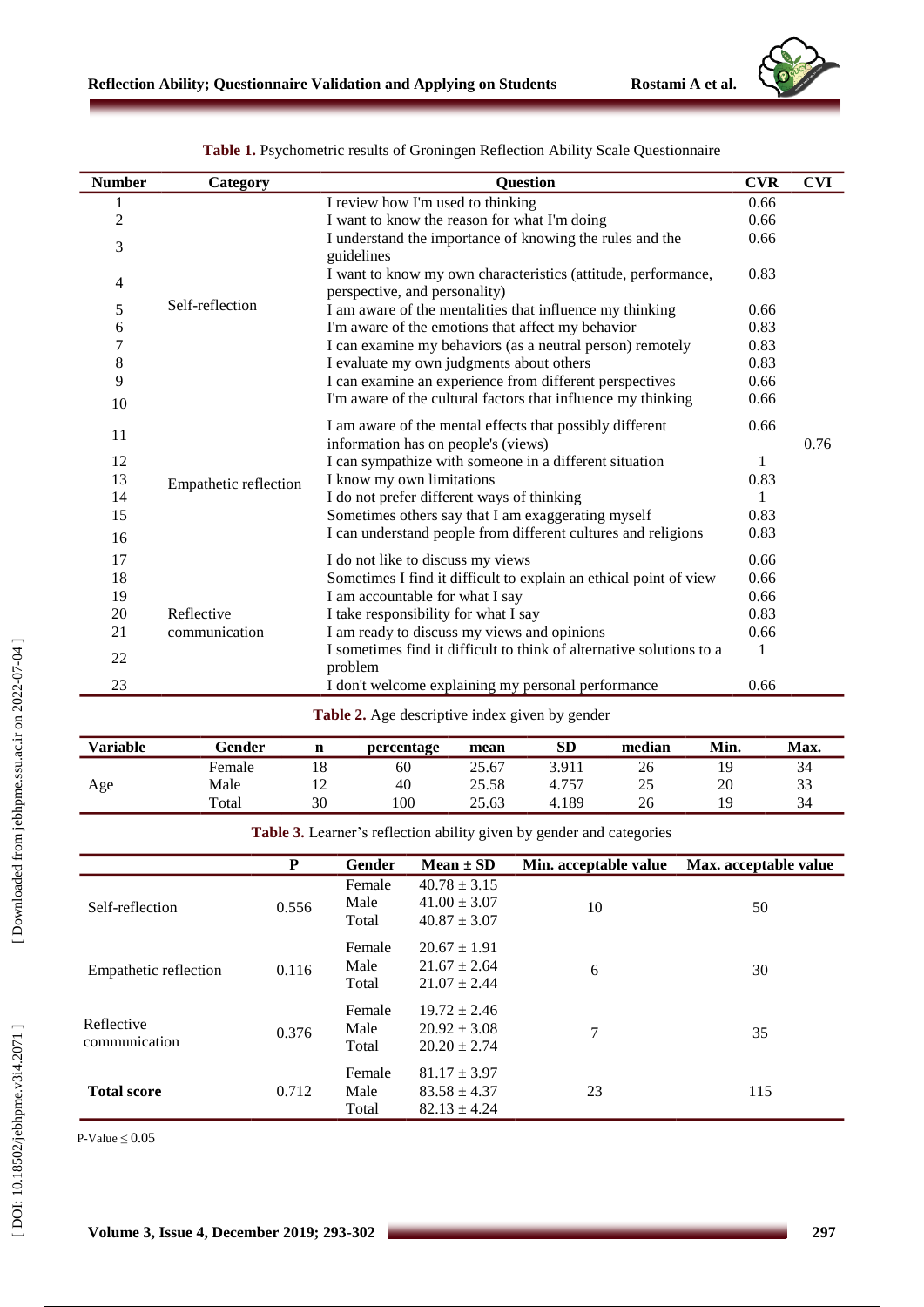

|                             | <b>Mean Score Of Reflection Ability</b> |       |  |  |
|-----------------------------|-----------------------------------------|-------|--|--|
|                             | <b>Pearson correlation coefficient</b>  |       |  |  |
| Average                     | $-0.107$                                | 0.573 |  |  |
| <b>Educational Semester</b> | 0.194                                   | 0.303 |  |  |
| Age                         | 0.082                                   | 0.665 |  |  |

**Table 4.** Relationship between demographic variables and reflection ability

 $P-Value \leq 0.05$ 

| Table 5. Groningen Reflection Ability Scale Questionnaire |  |  |
|-----------------------------------------------------------|--|--|
|                                                           |  |  |

|    | <b>Phrase</b>                                                                        | <b>Totally</b><br><b>Disagree</b> |  | Disagree Neutral Agree |  | <b>Totally</b><br>Agree |
|----|--------------------------------------------------------------------------------------|-----------------------------------|--|------------------------|--|-------------------------|
| 1  | I look closely at my thinking habits                                                 |                                   |  |                        |  |                         |
| 2  | I want to know why I'm doing something                                               |                                   |  |                        |  |                         |
| 3  | I think it's important to know what specific rules and                               |                                   |  |                        |  |                         |
|    | guidelines are based on                                                              |                                   |  |                        |  |                         |
| 4  | I want to understand myself                                                          |                                   |  |                        |  |                         |
| 5  | I am aware of the feelings that affect my thinking                                   |                                   |  |                        |  |                         |
| 6  | I am aware of the feelings that affect my behavior                                   |                                   |  |                        |  |                         |
| 7  | I can see my behavior remotely                                                       |                                   |  |                        |  |                         |
| 8  | I test my judgments against others                                                   |                                   |  |                        |  |                         |
| 9  | I can see an experience from different perspectives                                  |                                   |  |                        |  |                         |
| 10 | I am aware of the effects of cultural factors on my opinions                         |                                   |  |                        |  |                         |
| 11 | I am aware of the possible emotional effects of                                      |                                   |  |                        |  |                         |
|    | information on others                                                                |                                   |  |                        |  |                         |
| 12 | I can sympathize with someone else's position                                        |                                   |  |                        |  |                         |
| 13 | I am aware of my limitations                                                         |                                   |  |                        |  |                         |
| 14 | I do not accept different ways of thinking                                           |                                   |  |                        |  |                         |
| 15 | Sometimes others say that I overestimate myself                                      |                                   |  |                        |  |                         |
| 16 | I am able to understand people with different cultural /                             |                                   |  |                        |  |                         |
|    | religious backgrounds                                                                |                                   |  |                        |  |                         |
| 17 | I do not like my views to be discussed                                               |                                   |  |                        |  |                         |
| 18 | Sometimes I find that I'm having trouble describing a                                |                                   |  |                        |  |                         |
|    | moral outlook                                                                        |                                   |  |                        |  |                         |
| 19 | I'm accountable for what I say                                                       |                                   |  |                        |  |                         |
| 20 | I'm responsible for what say                                                         |                                   |  |                        |  |                         |
| 21 | I boldly discuss my opinions                                                         |                                   |  |                        |  |                         |
| 22 | I sometimes find it difficult to think about alternatives for                        |                                   |  |                        |  |                         |
|    | a problem                                                                            |                                   |  |                        |  |                         |
| 23 | I do not welcome criticisms about my personal                                        |                                   |  |                        |  |                         |
|    | performance                                                                          |                                   |  |                        |  |                         |
|    | · English to Persian translation<br>Forward<br>translation                           |                                   |  |                        |  |                         |
|    | · combination of different translations and preparing final translate<br>Combination |                                   |  |                        |  |                         |
|    | • Persian to English translation                                                     |                                   |  |                        |  |                         |

· Comparsion of final translated and orginal

Reverse<br>translatio

**Comparis** 

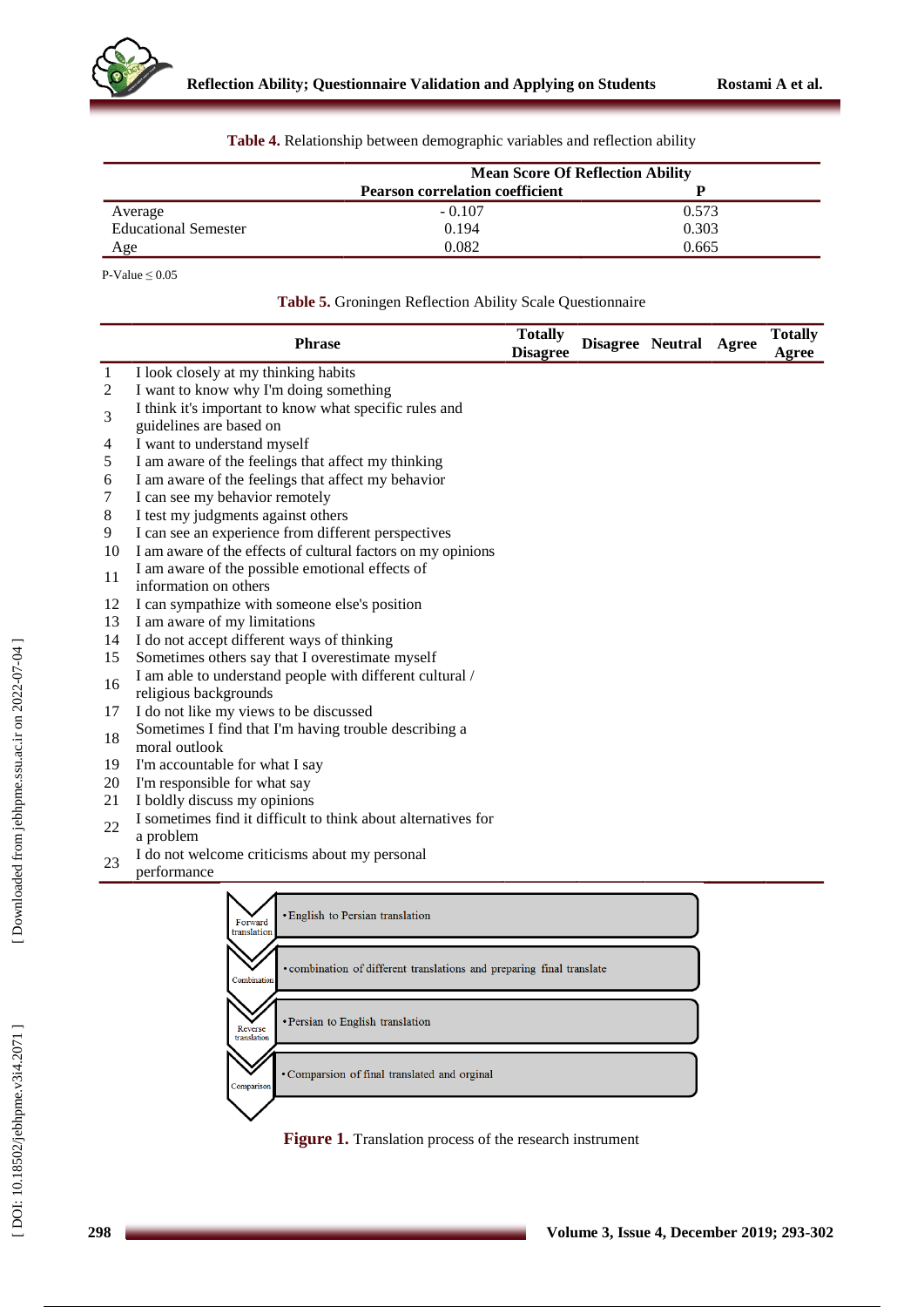

#### **Discussion**

The results of the present study showed that the reliability and validity of the GRAS questionnaire for evaluation of the reflection ability score of students was in an acceptable range. In addition, the results indicate that the reflection ability score among healthcare management students was in the medium range. The average level of this score in comparison with the high level of other studies (25, 26, 34, 35) may indicate that there is an opportunity for improvement and retention of students' reflection ability in the educational system. Healthcare management is a theory -based field which needs to train learners with high decision -making power. However, the university curriculum mainly focused on classical methods for the transfer of information. The educational curriculum in healthcare management refers to general concepts of reflection ability, while the main point for improvement of this ability is repetition and practice, and just exposure to the concepts will not help to reinforce this skill. The field of health care management has headlines that are often taught by lectures, and the opportunity to practice reflection and repetition skills during the course of study is very limited, leading to a lack of students' ability to reflect.

In line with our study, Stanley et al. in India on social service students and Aukes et al (36). In Netherland on medical students (37) reported a medium range of reflection ability. On the other hand, Edwards et al. (34), Grossman et al. (35) and Dock et al. (26) reported a high level of reflection ability. In our study, the score of reflection ability in the self-reflection category was better than empathetic reflection and reflective communication categories. In the study conducted by Stanley et al. (36) the status of the self reflection category was better than empathetic reflection and reflective communication categories. The self-reflection category in this questionnaire is defined as opportunities for learning and cognitive and emotional analysis of social, cultural, and personal experiences in the learning environment (38). According to a search on various websites, no research was conducted in Iran to investigate and

interpret the score of reflection ability with the GRAS questionnaire.

According to the results of the present study, the difference between total score and categories score of reflection ability in male and female students was not statistically significant. Although this score is lower in the female group than men, which may be due to the greater number of females in the study, this limitation cannot be generalized to other groups, given the limited diversity and sample size of this study. Our results were in line with the studies conducted by Grossman et al. (35) and Dock et al. (26).

In the present study, by using the Pearson correlation coefficient the correlation between age, educational semester and average was not significant (P-value  $\geq$  0.05). These results may be due to the small number of samples. The relationship between the score of reflection ability and the grade point average was negative, meaning that only the high average of the students ' total score is not a reason for the student's ' higher reflection ability and the education system only puts students on the path to good grades in theory and less attention is paid to the practical side of education.

It is recommended that this method be used among other medical students with a larger sample size, as this tool is designed specifically for the medical students. Limitations of this study include the self -report nature of the questionnaire in which individuals themselves should be judged on their ability to reflect, but studies have shown that self -report is not necessarily less accurate than that of peers. Also, the low number of samples is considered as the most important limitation due to the lack of cooperation of the students in filling or incomplete electronic form.

## **Conclusion**

According to the results of this study, the GRAS questionnaire is a useful tool for assessing the reflection ability and can be used to design interventions and educational programs which aim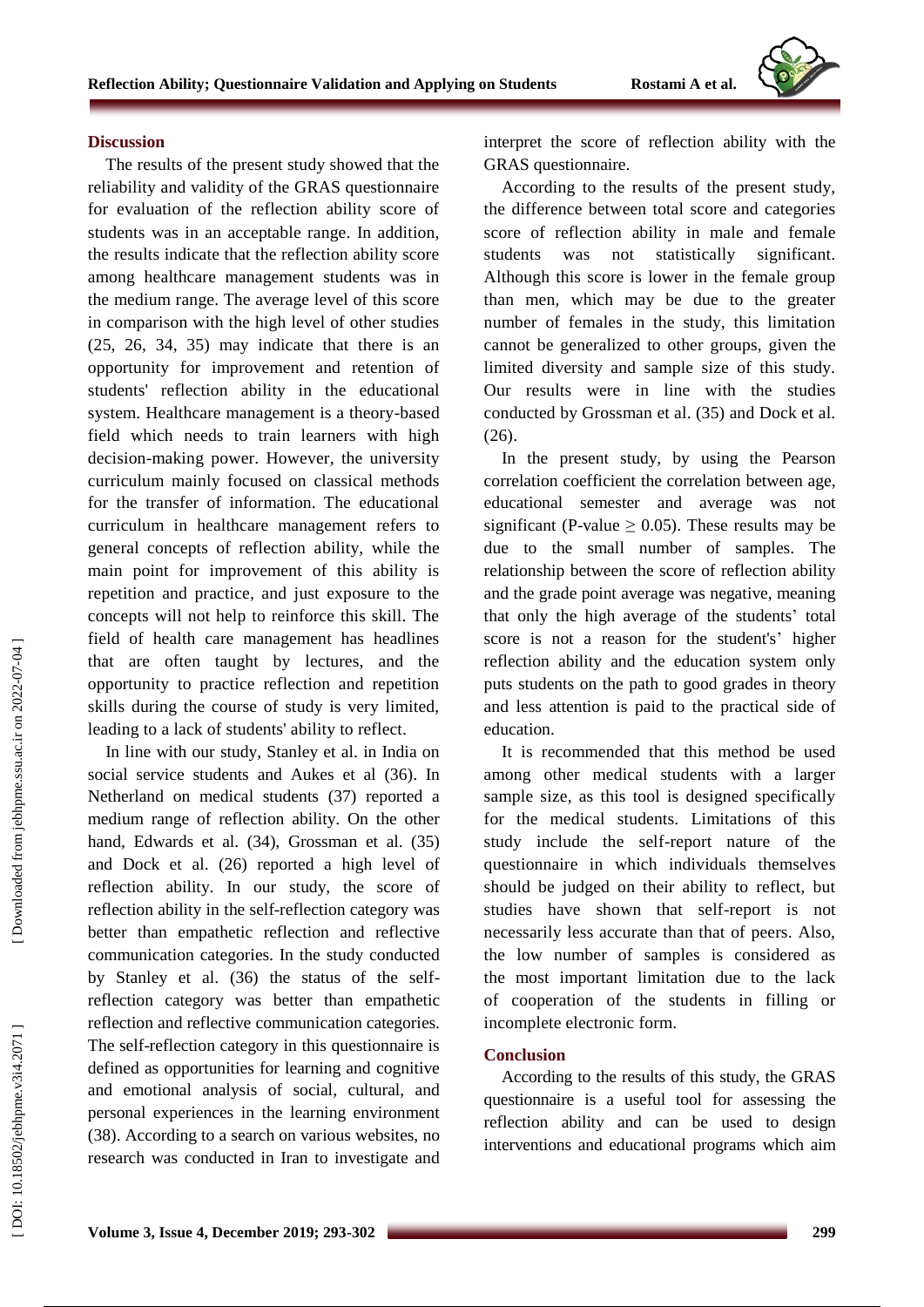to enhancement of the reflection ability of medical students. Also, the students' medium scores of reflection ability, indicates the need for serious attention of educational managers in planning this field.

#### **Acknowledgements**

This project was funded by the National Agency for Strategic Research in Medical Education. Tehran. Iran. Grant No. 970137 .

# **Conflict of interests**

There is no conflict of interests about this research to be declared.

#### **Authors' contribution s**

Keshmiri F, Shafiei M , Askari R and Jambarsang S, designed research; Rostami A conducted research; Jambarsang S and Rostami A analyzed data ; and Keshmiri F, Shafiei M , Askari R, Jambarsang S and Rostami A wrote manuscript. Shafiei M had primary responsibility for final content. All authors read and approved the final manuscript.

## **References**

- 1. Sandars J. The use of reflection in medical education: AMEE Guide No. 44. Medical teacher. 2009; 31(8): 685 -95 . PMID: 19811204 .
- 2 . Keestra M. Metacognition and reflection by interdisciplinary experts: Insights from cognitive science and Philosophy. Issues in Interdisciplinary Studies. 2017; 35: 121 -69.
- 3 . Nguyen QD, Fernandez N, Karsenti T, Charlin B. What is reflection? A conceptual analysis of major definitions and a proposal of a five ‐component model. Medical education. 2014; 48(12): 1176 -89 . doi: 10.1111/medu.12583.
- 4 . Dewey J. How we think: A restatement of the relation of reflective thinking to the educative process: DC Heath & Co Publishers; 1933.
- 5 Denton D. Reflection and learning: Characteristics, obstacles, and implications. Educational Philosophy and Theory. 2011; 43(8): 838 -52 .
- 6 . Lowe M, Rappolt S, Jaglal S, Macdonald G. The role of reflection i n implementing learning from continuing education into practice. Journal of

Continuing Education in the Health Professions. 2007; 27(3): 143-8. doi: 10.1002/chp.117.

- 7 . Abedini Z, Jafar Begloo E, Raeisi M, Dadkhah Tehrani T. Effectiveness of Reflection in Clinical Education: Nursing Students' Perspective. Iran Journal of Nursing. 2011; 24(71): 74 -82 . [In Persian]
- 8 . Quinn Grzebyk TL. A Multiple Case Exploration Of Designers And Reflection In The Design Space. INSTRUCTIONAL TECHNOLOGY. 2015; 1 -334.
- 9 . Asselin ME, Fain JA. Effect of reflective practice education on self-reflection, insight, and reflective thinking among experienced nurses: A pilot study. Journal for nurses in professional development. 2013; 29(3): 111-9. doi: 10. 1097/ NND. 0b013e318291c0cc.
- 10 . Aronson L, Niehaus B, Hill ‐Sakurai L, Lai C, O 'Sullivan PS. A comparison of two methods of teaching reflective ability in Year 3 medical students. Medical education. 2012; 46(8): 807 -14 . doi: 10.1111/j.1365 -2923.2012.04299.x.
- 11 . Tashiro J, Shimpuku Y, Naruse K, Maftuhah, Matsutani M. Concept analysis of reflection in nursing professional development. Japan Journal of Nursing Science. 2013; 10(2): 170 - 9 . doi: 10.1111/j.1742 -7924.2012.00222.x.
- 12 . Oxford RL. Teaching and researching language learning strategies: Self-regulation in context: Routledge; 2016 .
- 13 . Persad GC, Elder L, Sedig L, Flores L, Emanuel EJ. The current state of medical school education in bioethics, health law, and health economics. The Journal of Law, Medicine & Ethics. 2008; 36(1): 89-94. doi: 10.1111/j.1748-720X.2008.00240.x .
- 14 . Grant A, Kinnersley P, Metcalf E, Pill R, Houston H. Students' views of reflective learning techniques: an efficacy study at a UK medical school. Medical education. 2006; 40(4): 379 -88 . doi: 10.1111/j.1365 -2929.2006.02415.x .
- 15 . Jensen SK, Joy C. Exploring a model to evaluate levels of reflection in baccalaureate nursing students' journals. Journal of Nursing Education. 2005; 44(3): 139-42. PMID: 15787024 .
- 16 . Gustafsson C, Asp M, Fagerberg I. Reflective practice in nursing care: Embedded assumptions in qualitative studies .International Journal of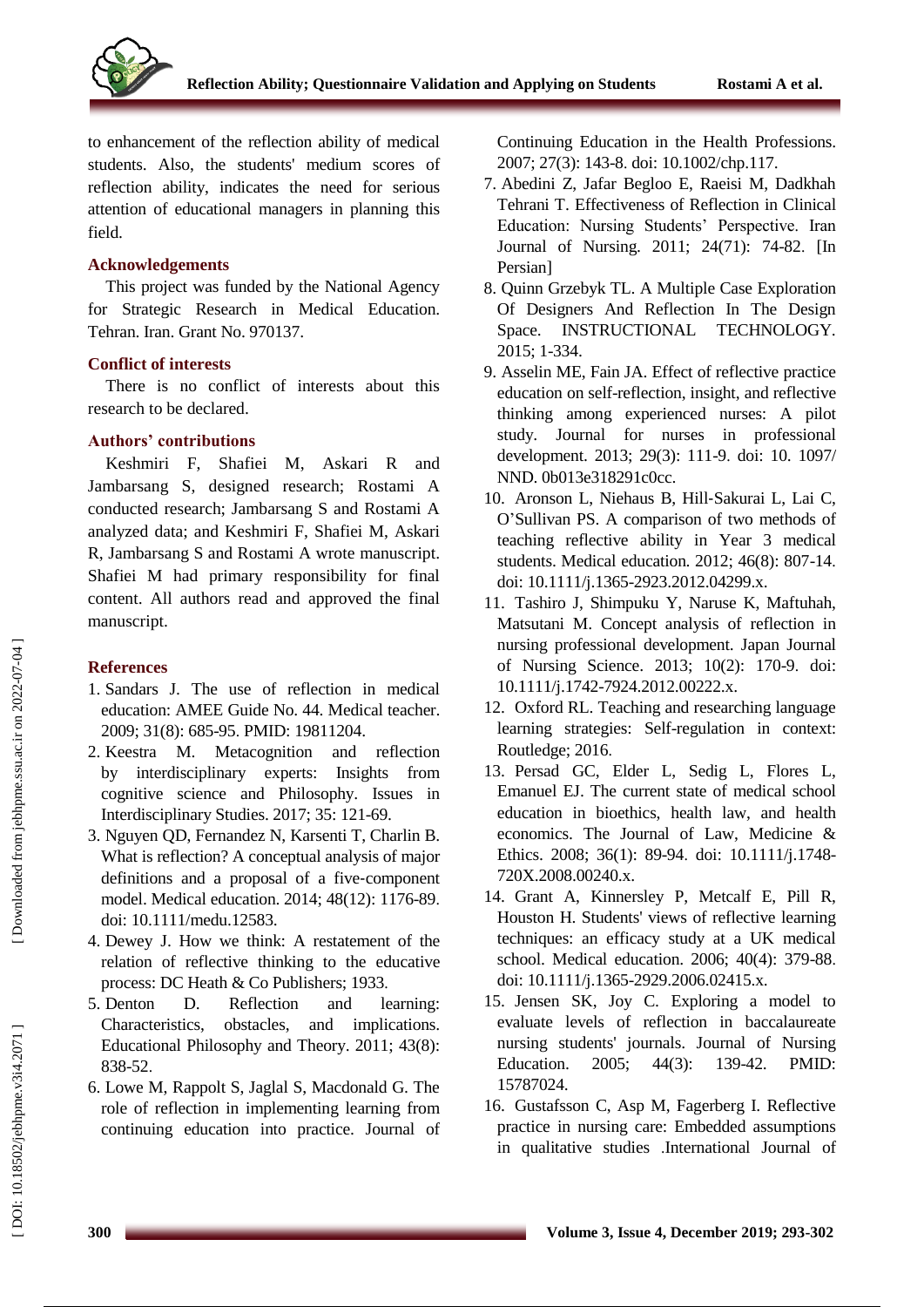Nursing Practice. 2007; 13(3): 151 -60 . doi: 10.1111/j.1440 -172X.2007.00620.x .

- 17 . Aronson L. Twelve tips for teaching reflection at all levels of medical education. Medical teacher. 2011; 33(3): 200 -5. doi: 10. 3109/ 0142159X.2010.507714 .
- 18 . Levett -Jones T, Gersbach J, Arthur C, Roche J. Implementing a clinical competency assessment model that promotes critical reflection and ensures nursing graduates' readiness for professional practice. Nurse Education in Practice. 2011; 11(1): 64 - 9 . doi: 10.1016/j.nepr.2010.07.004.
- 19 . Kessler PD, Lund CH. Reflective journaling: Developing an online journal for distance education. Nurse educator. 2004; 29(1): 20-4. doi: 10.1097/00006223 -200401000 -00007 .
- 20 . Mann K, Gordon J, MacLeod A. Reflection and reflective practice in health professions education: a systematic review. Advances in health sciences education. 2009; 14(4): 595 -621. doi: 10. 1007/ s10459-007-9090-2.
- 21 . Thomson A, Harley D, Cave M, Clandinin J. The enhancement of medical student performance through narrative reflective practice: a pilot project. Canadian medical education journal. 2013; 4(1): 69 -74. PMID: 26451202.
- 22 . Rahimi M, Haghani F. Reflection in Medical Education: a Review of Concepts, Models, Principles and Methods of Teaching Reflection in Medical Education. rme. 2017; 9 (2): 13 -24. [In Persian]
- 23 . abdolrahimi M, razaghi N, ghyasvandyan S, varie S. Reflection in Nursing Education: Why and How?. Iranian Journal of Medical Education. 2015; 14 (12): 1074 -83. [In Persian]
- 24 . Moattari M, Abedi H, Fathiazar E, Amini A. Reflection perspectives of Tabriz Nursing Student. Iranian Journal of Medical Education. 2002; 2(1): 40 -40. [In Persian]
- 25 . Sholikhah EN, Susani YP, Prabandari Y, Rahayu G. Is there a relationship between personal reflection ability and moral reasoning ability in Indonesian medical students?. International journal of medical education. 2018; 9: 213 -18. doi: 10.5116/ijme.5b64.971a .
- 26. Duke P, Grosseman S, Novack DH, Rosenzweig S. Preserving third year medical students' empathy and enhancing self-reflection using small group "virtual hangout" technology.

Medical teacher. 2015; 37(6): 566 -71 . doi: 10.3109/0142159X.2014.956057 .

- 27 . Moon JA. A handbook of reflective and experiential learning: Theory and practice: Routledge; 2013 .
- 28 . Frederick RE. A companion to business ethics: John Wiley & Sons; 2008.
- 29 . Azar A, Rabieh M, Gheytasi F. Ethics in management science. Ethics in sciences and technology. 2012; 3(1,2): 61 -70 . [In Persian]
- 30 . Aukes LC, Geertsma J, Cohen -Schotanus J, Zwierstra RP, Slaets JP. The development of a scale to measure personal reflection in medical practice and education. Medical teacher. 2007; 29(2-3): 177-82. doi: 10.1080/ 01421590701299272 .
- 31 . Lawshe CH. A quantitative approach to content validity 1. Personnel psychology. 1975; 28(4): 563 -75 .
- 32 . McCausland Sh. First Masterpiece of Chinese Painting: The Admonitions Scroll: British Museum Press; 2003 .
- 33 . Segen JC. Concise dictionary of modern medicine: BookBaby; 2010 .
- 34. Edwards TF. An Examination of Undergraduate Sophomore-Level Nursing Students' Personal Reflection Ability Following High -Fidelity Simulation and Video -Assisted Debriefing. 2016; 1 -140.
- 35 . Grosseman S, Hojat M, Duke PM, Mennin S, Rosenzweig S, Novack D. Empathy, sel freflection, and curriculum choice. Interdisciplinary Journal of Problem-Based Learning. 2014; 8(2): 36-41.
- 36 . Stanley S, Bhuvaneswari GM. Reflective ability, empathy, and emotional intelligence in undergraduate social work students: A cross sectional study from India. Social Work Education. 2016; 35(5): 560 -75 .
- 37 . Aukes LC, Geertsma J, Cohen -Schotanus J, Zwierstra RP, Slaets PJ. The effect of enhanced experiential learning on the personal reflection of undergraduate medical students. Medical Education Online. 2008; 13(1): 1 -10 . doi: 10.3885/meo.2008.Res00279.
- 38 . Murray -García JL, Harrell S, García JA, Gizzi E, Simms -Mackey P. Self-reflection in multicultural training: be careful what you ask for.